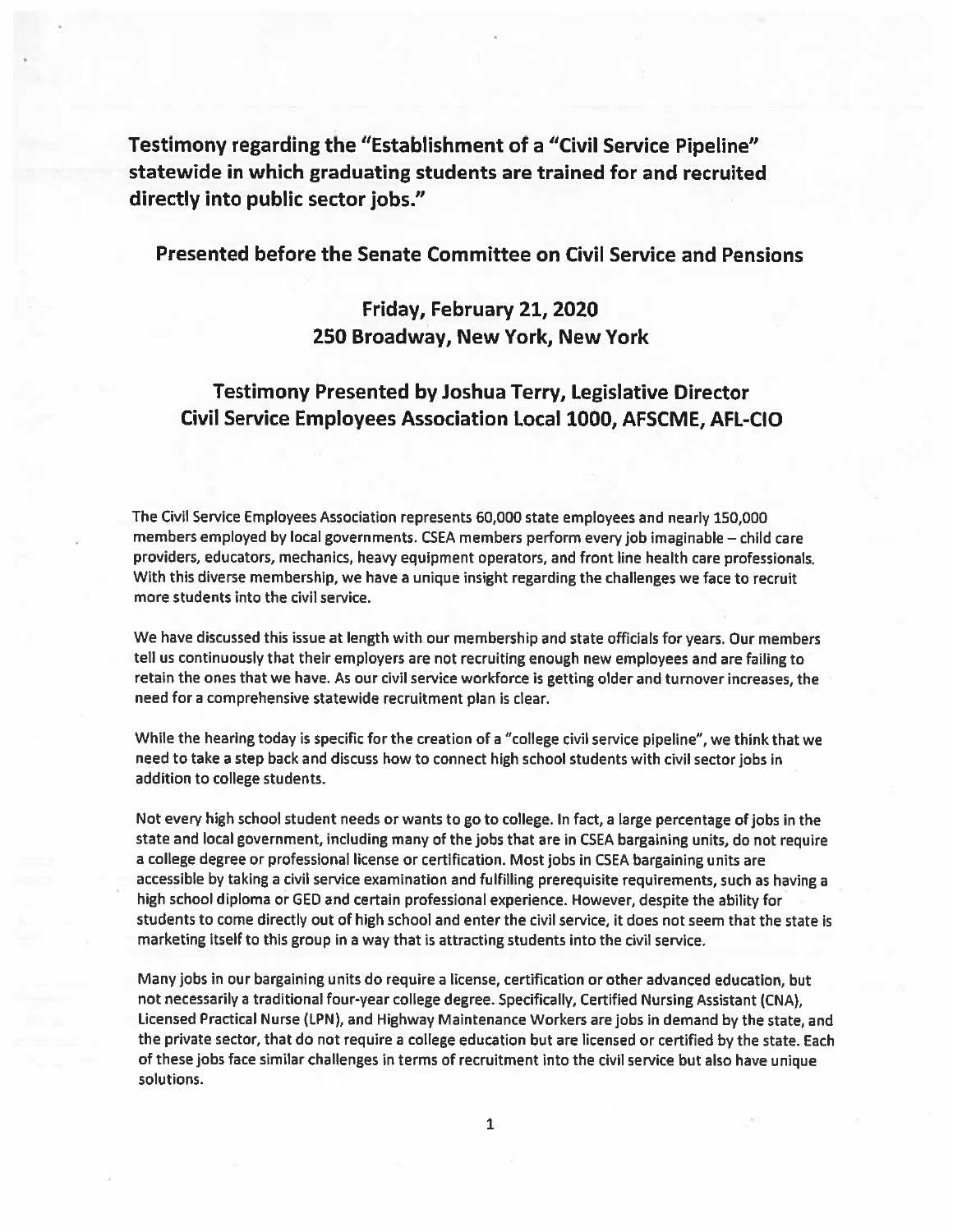### Certified Nursing Assistants

CNAs work across several state agencies, including the Office for People with Developmental Disabilities (OPWDD), Office of Mental Health (OMH), the Department of Corrections and Community Supervision (DOCCS), State University of New York (SUN'?) hospitals and hospitals operated by the state Department of Health (DON). In addition, CSEA represents CNAs in public and private nursing homes and municipally owned hospitals in the state. Nursing Assistants provide care that ranges from attending to <sup>a</sup> patient or client's persona<sup>l</sup> hygienic needs to performing <sup>a</sup> limited number of simple treatments and therapy.

<sup>A</sup> CNA is <sup>a</sup> state certified occupation. <sup>A</sup> person can receive their certification from any number of community colleges, BOCES programs, or for-profit educational institutions. After their training, they must pass <sup>a</sup> competency examination composed of <sup>a</sup> clinical skills examination and <sup>a</sup> written examination and then they can apply for certification from the state.

The New York State Department of Labor (DOL) estimates that there were 88,000 active CNA registrations in 2018. Less than 2% were working for the State. It is not that the state does not need these titles - overtime for state employed CNAs is extremely high and we constantly have a shortage of the tites across most state agencies. However, it is very difficult to recruit these employees when competing against private sector health care providers.

#### Licensed Practical Nurse

like CNAs, LPNs work across <sup>a</sup> variety of state agencies. Hiring LPNs can be even more difficult for the state and local governments than hiring <sup>a</sup> CNA. To become an LPN, you must participate in <sup>a</sup> LPN program, pass all examinations required by the State Department of Education and apply for licensure by the State. Licensed Practical Nurses work in hospital or clinical settings where they treat patients for <sup>a</sup> variety of <sup>p</sup>hysical maladies to assist in maintaining patient health, preventing and curing illness and injury and alleviating suffering.

Due to their greater scope of practice and responsibility and earning ability, it is difficult to recruit individuals into the civil service. In fact, since 2009, the number of LPNs employed by the state has decreased from 1,373 to less than 1,100 in 2019. This amounted to less than 2% of all LPNs statewide.

Like Certified Nursing Assistants, we need additional LPNs working for the state and local governments. Agencies such as OPWDD, OMH and the three SUNY hospitals are facing severe shortages of these employees, causing existing staff to have to work long periods of mandated overtime. This has led to decreased morale and <sup>a</sup> higher turnover amongs<sup>t</sup> staff.

To recruit LPNs, private sector health care providers have been found to offer singing bonus' of over \$5,000 per IPN. The State has attempted to compete with these providers by offering geographical pay differentials, but, with <sup>a</sup> limited budget and having <sup>a</sup> staffing deficit across the entire state, they have not been able to offerthe competitive salaries necessary to bring in enoug<sup>h</sup> of these providers.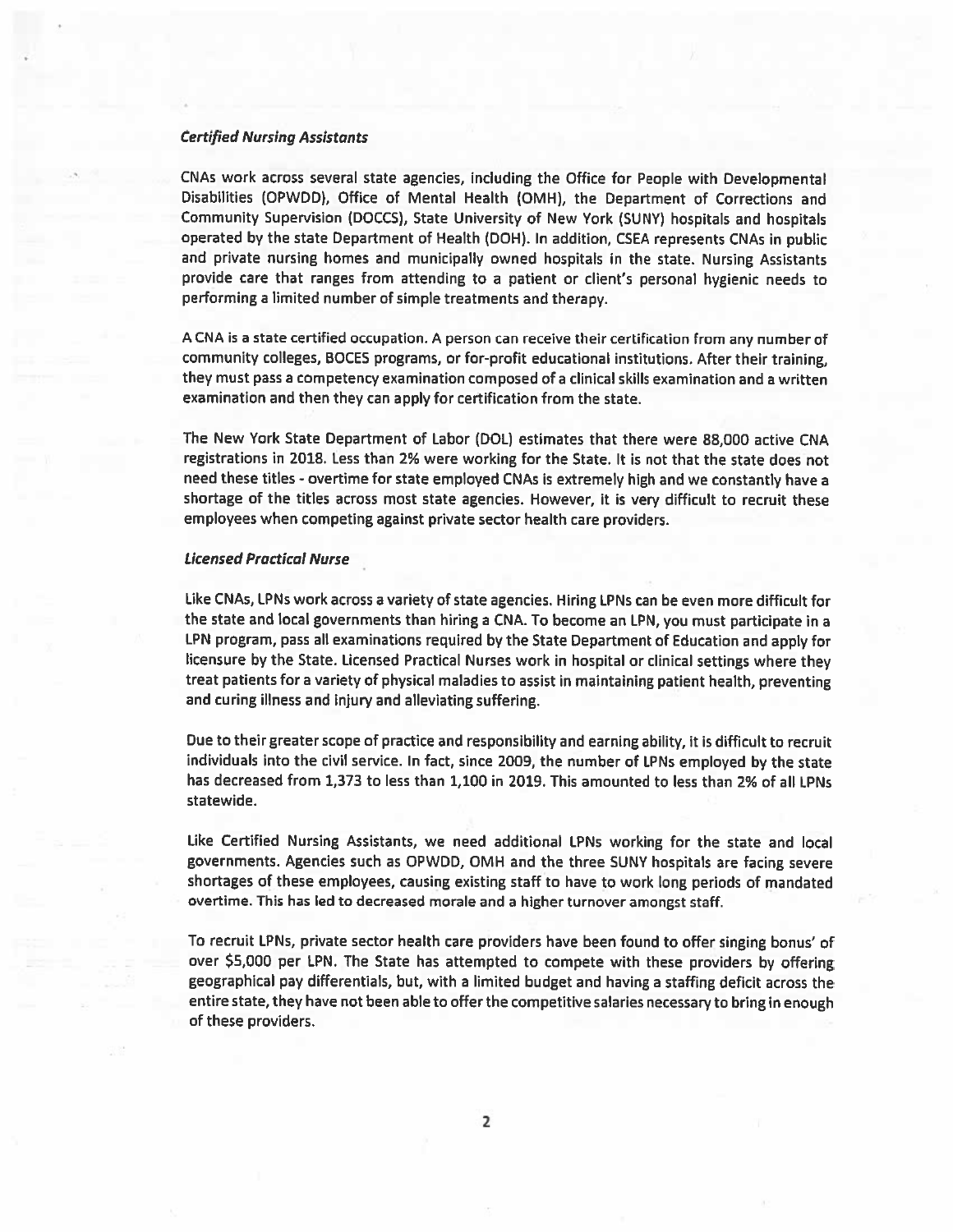### High way Maintenance Worker

Highway Maintenance Workers are mostly utilized by the state Department of Transportation (DOT). They operate snowplows and heavy dump trucks to <sup>p</sup>low and salt our roads during the winter months and operate heavy equipment for road surface projects and maintaining roadsides during the summer. These jobs require a commercial driver's license (CDL). While not legally required, most holders of <sup>a</sup> CDL receive training test from private training schools prior to taking their road test.

The recruitment of these employees is difficult. While we don't have hard numbers, we know from our membership that we are severely understaffed at DOT sites throughout the state. This has created high levels of overtimes. According to the New York State Department of Civil Service, the number of highway maintenance workers employed by the state has decreased from 2,360 in 2009 to 2,139 in 2019.

The State is competing against private sector companies, including one which announced last year that they would pay CDL employees upwards of \$90,000 <sup>a</sup> year. <sup>A</sup> need exists for these workers in the State. The snow won't stop just because we do not have enoug<sup>h</sup> <sup>p</sup>low drivers. However, we need to find <sup>a</sup> way to be able to compete with the private sector for these employees.

## **Creation of a Public-Sector Employee Pipeline**

#### Career Paths

Many students, including those leaving high school or college, may want to enter <sup>a</sup> public-sector job but do not see the opportunity to make <sup>a</sup> career out of it. They view it as <sup>a</sup> job that doesn't offer much in terms of growth. To attract candidates into the civil service, we need to develop more robust career paths and better market them to students.

CSEA represents thousands of employees that provide direct care to individuals with <sup>a</sup> mental illness or developmental disability. In recent years, we have found that it is extremely difficult to recruit and retain workers in these titles. One reason is that there is <sup>a</sup> very limited path for these workers to grow. There is no clear path for employees in entry-level titles to become <sup>a</sup> Certified Nursing Assistant (CNA), Licensed Practical Nurse (LPN) or Registered Nurse in the future. This leaves many people to not even consider the state workforce because they don't see growth opportunities.

The creation of better defined career paths will help serve two purposes. The first is that it brings workers into entry-level jobs that can be difficult to fill. Secondly, it allows the state to foster and grow its own workforce to fill more technical and complex jobs in the future. The creation of career paths is critical to recruit the people that we need now and for the higher-level jobs we need to fill in the future.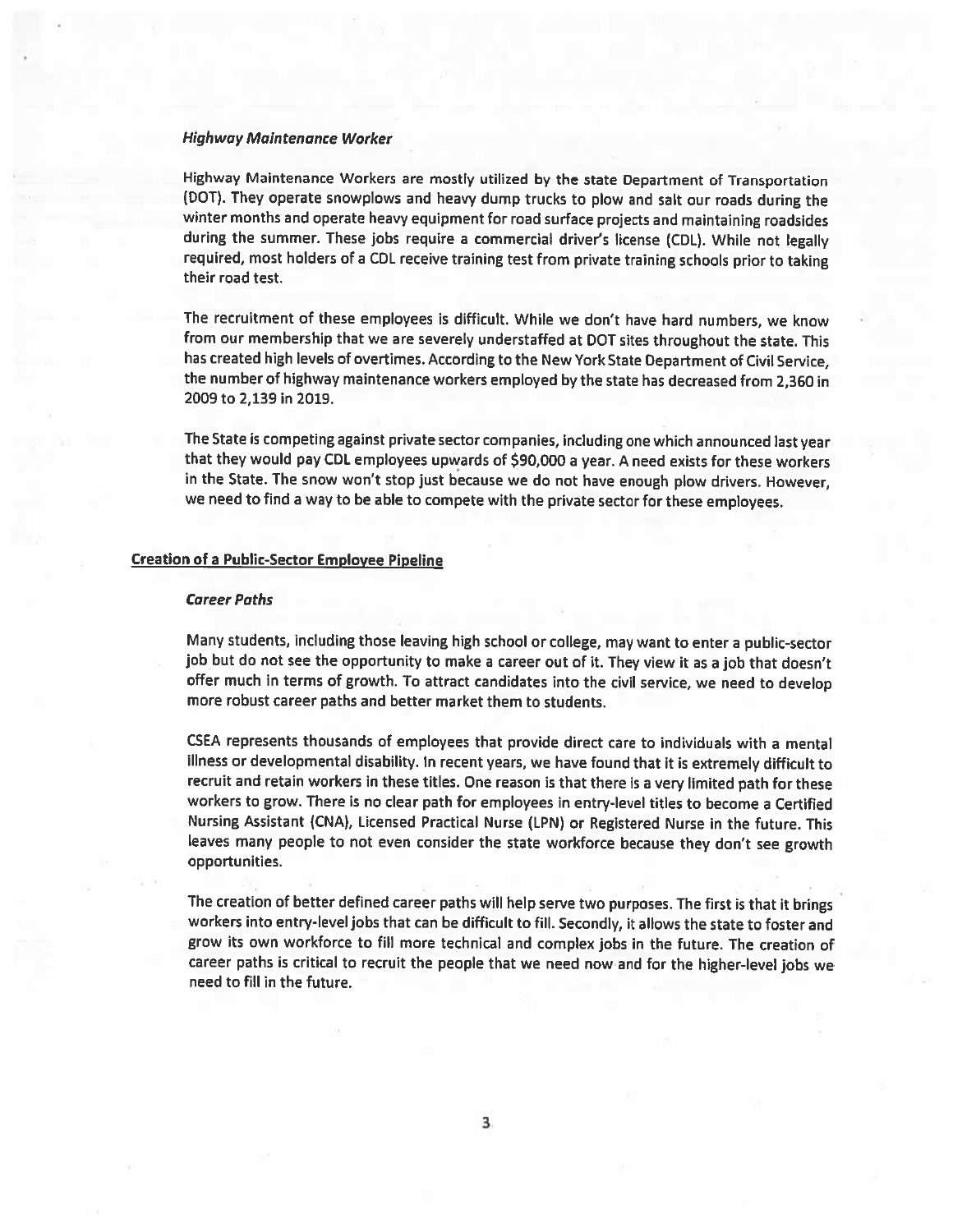### Program Accessibility

For civil service jobs that require <sup>a</sup> license or certification, we must examine what educational programs exist and how accessible they are for students. CSEA does not view this as something that should begin with college, rather, we must ensure that these programs are in <sup>p</sup>lace for high school students and adults that want to go back to school.

New York is lucky to have such <sup>a</sup> robust BOCES system throughout our state. Many of these BOCES programs offer career-related tracks for high school students, including health care specific programs. If <sup>a</sup> high school student knows that they want to enter health care, they can take classes during high school, at no charge, that leads to their certification or licensure in <sup>a</sup> certain field which allows them to enter the workforce immediately after high school.

However, if <sup>a</sup> student doesn't decide to pursue this avenue until after high school, they can no longer take this program free of charge. Whether it is at <sup>a</sup> BOCES or community college, they are required to pay out of pocket for the program, which could amount to thousands of dollars in fees and serve as <sup>a</sup> barrier to entering the field. While most of us would consider programs like this as secondary education, they are traditionally not considered so by the state or federal government. Due to this, students are rarely eligible for financial aid or subsidized loans.

In addition to making these programs more accessible, the State and local governments need to find <sup>a</sup> way to better connect with these programs. Students are entering these programs, yet, the public sector is unable to recruit these students. While the State has attempted to market jobs to program participants, we must do more. We need the creation of <sup>a</sup> comprehensive recruitment <sup>p</sup>lan that can incorporate the hiring needs of state agencies and local governments with the programs educating these students.

#### Civil Service Pay Grodes & Benefits

Most people that enter the civil service do not do so for the high salaries. They take <sup>a</sup> job because they value the service that they provide. While salary is not everything, it is not something that we can ignore.

Civil Service paygrades are determined by the Civil Service Commission and are not subject to collective bargaining. Many times, the paygrade send <sup>a</sup> clear message regarding the value that the employer <sup>p</sup>laces on certain jobs. For example:

- • The salary grade of workers that provide direct care to the developmentally disabled and the mentally ill make just over \$15 per hour, just above the state minimum wage.
- • Highway Maintenance Workers, who help make sure New York stays open during snow storms, are hired at Grade B under the CSEA state contract, which amounts to an annual salary of \$35,500, far below the average amount for CDLS in New York State of \$50,000 to \$65,000.
- • LPNs are hired as Grade <sup>10</sup> and start just under \$40,000 per year, compare<sup>d</sup> to \$45,000 to \$60,000 in the private sector.
- •CNAs are hired at Grade 8 and make just over \$35,000 annually with the state.